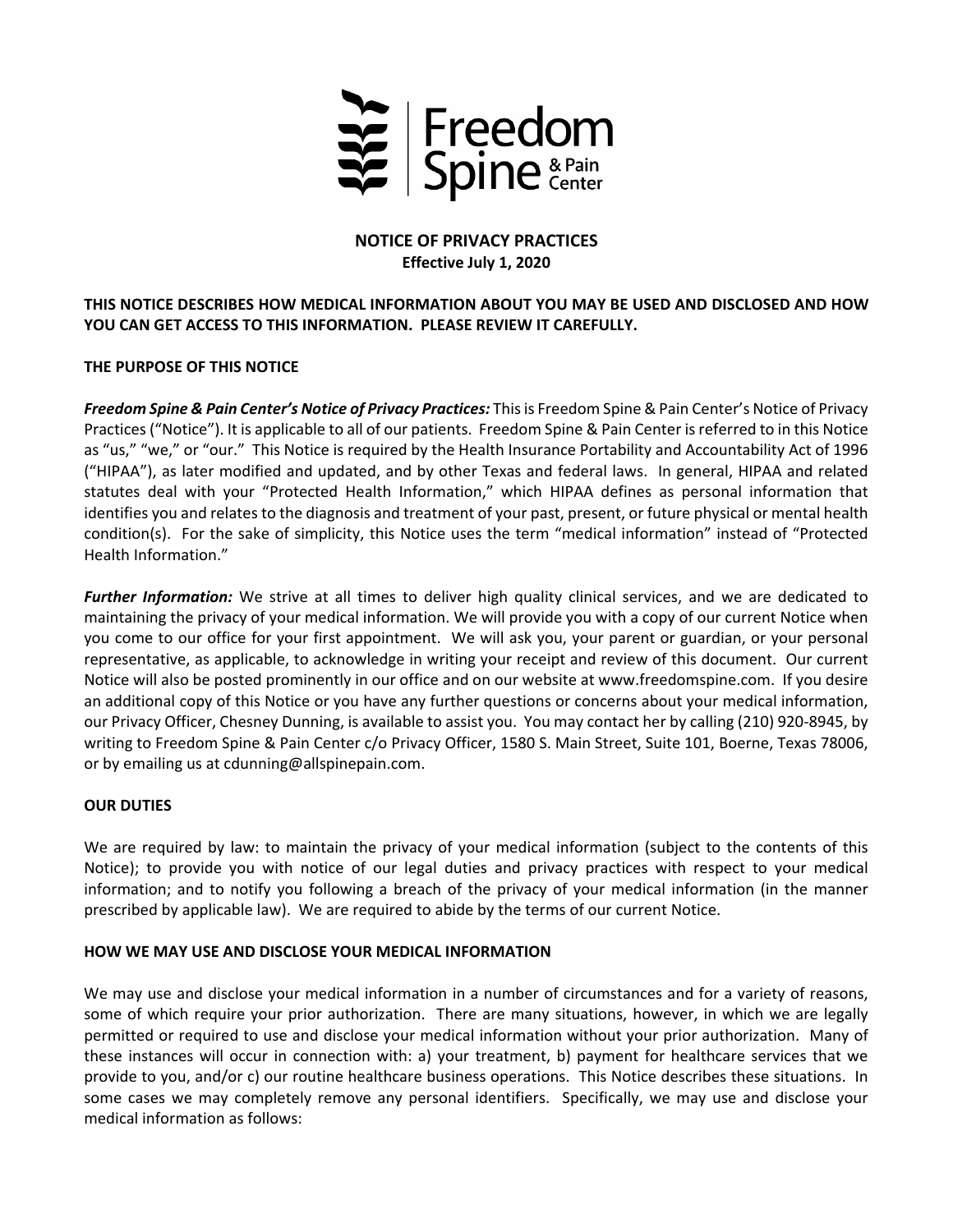#### **Permitted Disclosures of Your Medical Information**

We may use and disclose your medical information without your prior authorization in the ordinary course of our routine business operations. Such instances include the following:

*Treatment***:** We may use your medical information to facilitate the provision of our services to you. This includes disclosing your medical information to individuals who may need that information to treat you, such as our physicians, physician assistants, nurses, technicians, and other clinical personnel, and othersinvolved in your care, such as your primary care physician or specialists. We may also use and disclose your medical information to remind you of upcoming appointments, inform you about treatment options or alternatives, tell you about healthcare-related services, or monitor and evaluate your experience with us through follow-up communications.

*Payment:* We may use your medical information to bill and receive payment from your insurance company, you, or any other person/entity responsible for payment of your account. We may also use your medical information when contacting your health plan to see if it will pay for your treatment with us or for any other customary purpose related to billing and payment. You may also request to pay out‐of‐pocket for the services we provide to you and, in such a case, you may request that we not bill your insurer for such services.

*Healthcare Operations:* We may also use or disclose your medical information to conduct our normal business and professional operations. For example, we routinely review past medical and surgical procedures to assess our service and clinical performance. We might also use your medical information for internal and external review purposes. In addition, we may use your medical information to demonstrate our competenciesto an accreditation body. Accreditation is important to you and to us because the process assists us in maintaining our proficiency in performing our medical services. Other operational matters that might require us to use or disclose your medical information include professional and staff training, payor credentialing, risk management activities, insurance underwriting, cost and utilization management, legal and regulatory compliance, facility licensing and certification, and financial accounting and auditing.

*Emergency Treatment:* We may disclose your medical information if you require emergency treatment or are unable to communicate with us.

*Serious Threats to Health or Safety***:** We may disclose your medical information if, in our professional judgment, doing so would help to avert a serious threat to the public's or your health or safety.

*Public Health Activities:* We may disclose medical information about you for public health activities. These activities generally include the following: to prevent or control disease, injury, or disability; to report reactions to medications or problems with products; to notify people of recalls of products that they may be using; and/or to notify a person who may have been exposed to a disease or may be at risk for contracting or spreading a disease or condition. All such disclosures will be made in accordance with the requirements of Texas and federal laws and regulations.

*Victims of Abuse, Neglect, or Domestic Violence:* We may disclose your medical information to proper authorities in accordance with applicable law if we reasonably believe it isrelevant to instances of abuse, neglect, or domestic violence.

*Family and Friends:* We may disclose your medical information to a family member, a friend, or any other person you identify as being involved with your care or payment for your care, unless you object.

*Worker's Compensation:* We may release medical information about you for workers' compensation or similar programs. These programs provide benefits for work‐related injuries or illness.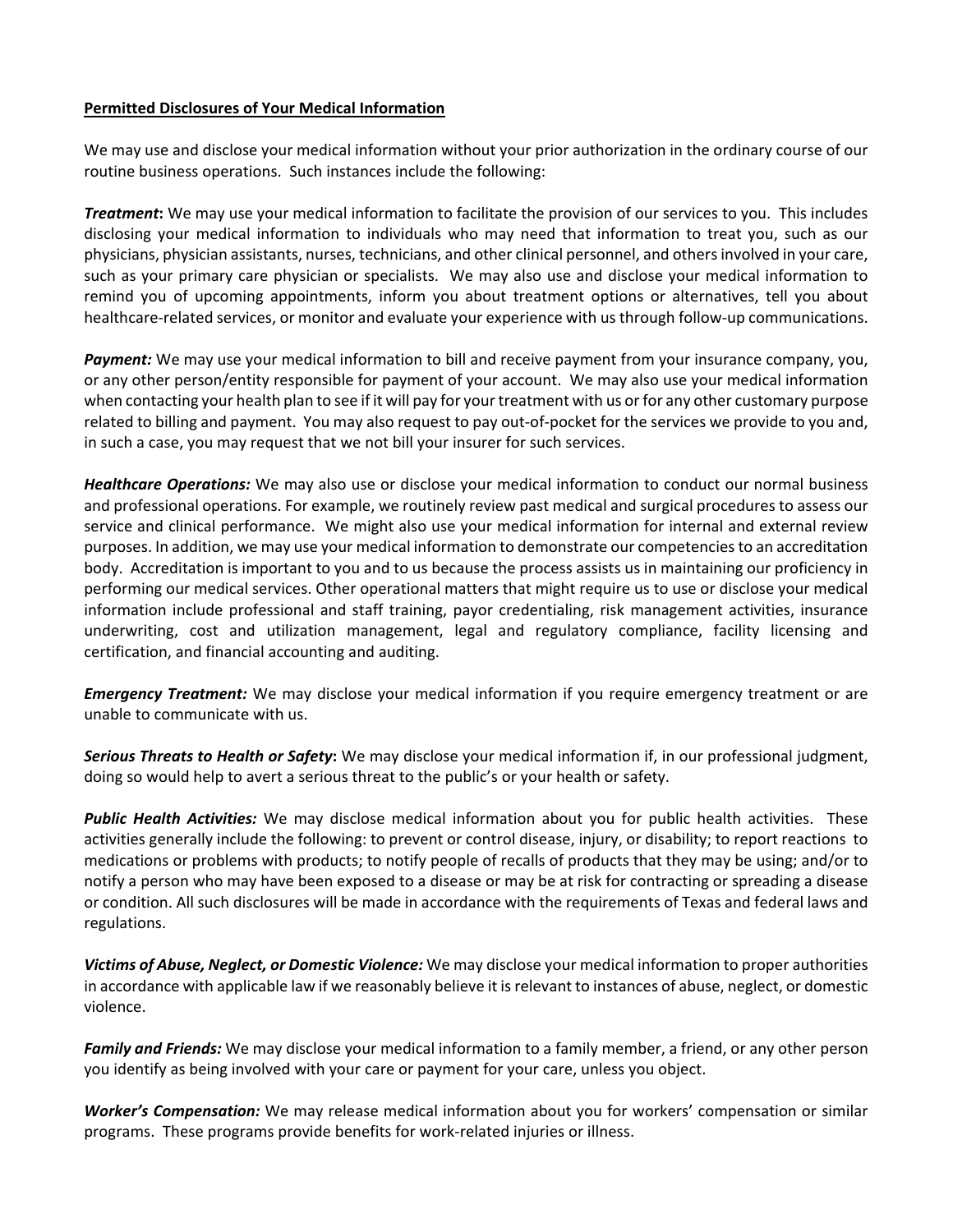*Military and Veterans:* If you are a member of the armed forces, we may release information about you as required by military command authorities.

*Health Oversight Activities***:** If you are the beneficiary of a government healthcare program, we may be required to disclose your medical information to that program or a related agency if it selects your case for medical review.

*Disclosures Required by Law:* Federal, state, or local law may require us to disclose our patients' medical information for certain legally‐mandated purposes.

*Specialized Government Functions***:** We may use and disclose medical information of certain individuals for specific national security, military, intelligence, or protective service purposes.

*Law Enforcement***:** We may disclose your medical information when legally required by appropriate authorities in connection with a criminal or other official investigation.

*Judicial and Administrative Proceedings***:** If information in your medical record is relevant to a legal proceeding, we may be required to comply with a court or administrative tribunal subpoena commanding us to disclose your medical information.

*Organ and Tissue Donation:* If you have formally indicated your desire to be an organ donor, we may release medical information to organizations that handle procurement of organ, eye, or tissue transplantations.

*Coroners, Medical Examiners, and Funeral Directors:*  We may release information to a coroner or medical examiner when authorized by law (e.g., to identify a deceased person or determine the cause of death). We may also release medical information about patients to funeral directors.

*Sale of Practice:* We may use and disclose medical information about you to another health care facility or group of physicians in connection with the sale, transfer, merger, or consolidation of our practice.

*Research:* We may disclose your medical information for certain research purposes, but only if we have protections and protocols in place to ensure the privacy of your medical information. 

#### **Disclosures Requiring Your Authorization**

*Situations Requiring Written Authorization***:** All uses and disclosures of your medical information not generally described above in this Notice will require your prior written authorization. In those situations, we will ask for the authorization before we release your medical information. Examples of these situations include our: a) compliance with requests to provide medical information to your attorney or to life or disability insurance companies; b) use and disclosure of psychotherapy notes, if any; c) use of your testimonial or photographic images; d) use or disclosure of your medical information for other marketing purposes, including communications intended to inform you of subsidized treatment options offered by specific providers; and e) use or disclosure of your medical information in any way that constitutes its sale.

*Revocation of Authorization and Its Effects***:** You may revoke any standing authorization to disclose your medical information by so notifying our Privacy Officer in writing at the physical or email address provided on the first page of this Notice. Your revocation can only be prospective, and we will not request the return of information previously disclosed in reliance on your authorization.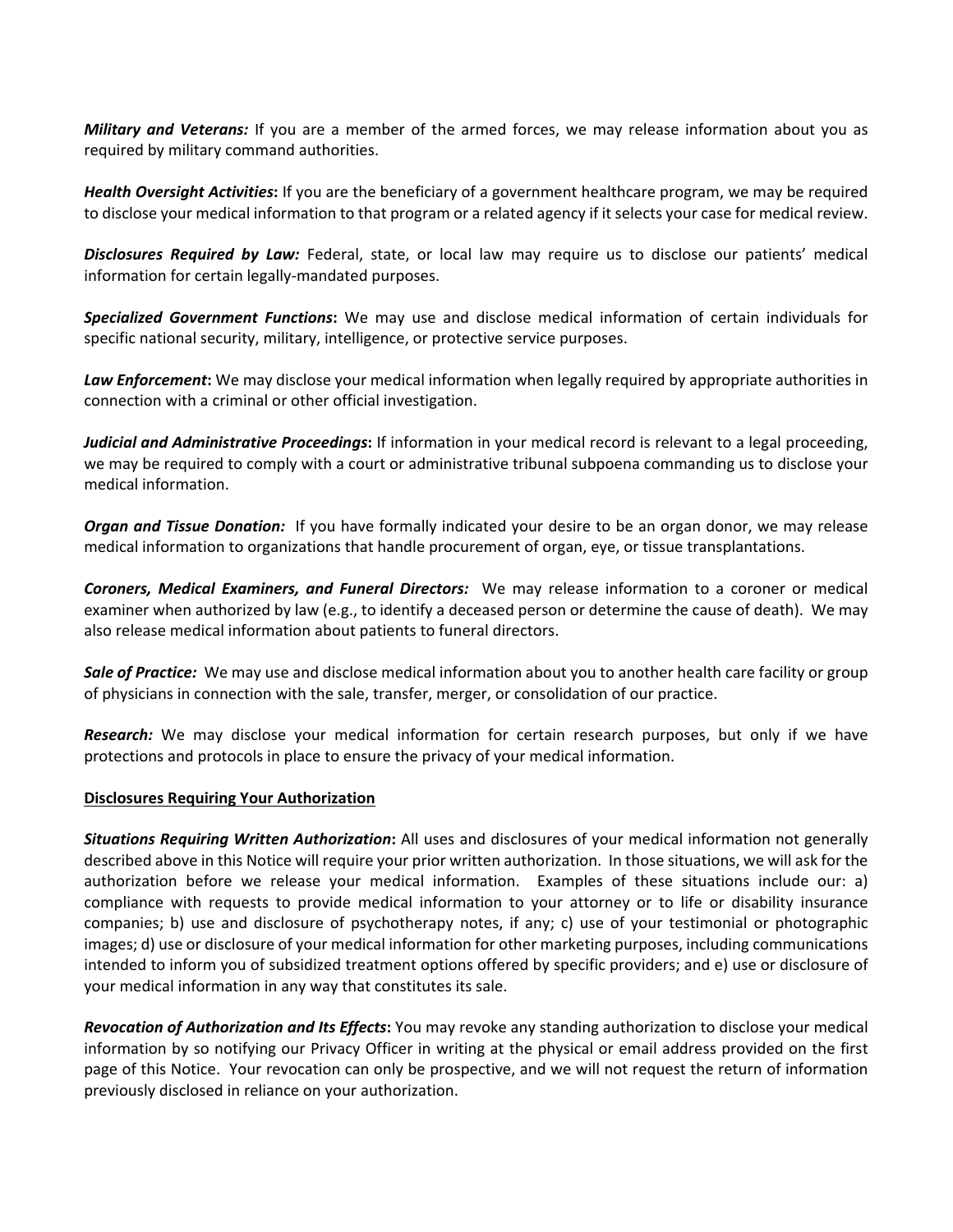#### **YOUR RIGHTS**

You have certain rights with respect to our communication of, your access to, the amendment of, and accounting for the disclosure of your medical information:

*Requesting Restrictions***:** You may ask us to limit our use or disclosure of your medical information under certain circumstances. For example, we may disclose your medical information to an immediate family member(s), other relative(s), or close personal friend(s) who are directly involved either in your care or in the payment for your care if we reasonably determine, based upon our professional judgment, that you would not object. You may, however, request a restriction on what medical information we may disclose to someone who is directly involved either in your care or in the payment for your care. You are entitled to request other restrictions as well. We are not required to agree to your request, but if we agree to it, we will abide by your request, except as required by law, in emergencies, or when the information is necessary to treat you. All such requests must be in writing and directed to our Privacy Officer at the physical or email address provided on the first page of this Notice. Your request must describe the information that you want restricted, state if the restriction is to limit its use or its disclosure, and state the party(ies) to whom the restriction applies. You may revoke your restriction at any time by contacting our Privacy Officer at the physical or email address on the first page of this Notice.

*Confidential Communications***:** In order to protect your medical information, you may ask that we communicate with you in a particular way or at a certain location. Your request must be in writing, tell us how you intend to satisfy your payment obligation (if your request potentially interferes with our obtaining third party payment), and specify an alternate way that we can contact you confidentially. You do not have to give a reason for your request. You may revoke your request at any time by contacting our Privacy Officer at the physical or email address on the first page of this Notice. We will accommodate your reasonable request, but in determining whether your request is reasonable, we will consider the administrative burden it may impose upon us.

*Inspect and Copy***:** You may ask to review and obtain a copy of your medical information. You must make your request in writing to our Privacy Officer at the physical or email address on the first page of this Notice. We may charge a fee for copying or preparing a summary of requested medical information. We will respond within 15 days of receiving your request unless your medical information is not readily‐accessible or the information is maintained in an off‐site storage location. Additionally, you have the right to access your own e‐health record in an electronic format and to direct us to send the e‐health record directly to a third party. In connection with transfers of e‐health records, we may charge for labor costs only, which may include a notary fee and mailing costs if a notarized and/or paper copy is also requested.

*Amendment***:** You may request, in writing, that we make a change or addition to your medical information. To make such a request you may contact our Privacy Officer using the contact information on the first page of this Notice. The law limits your right to change or add to your medical information. Specifically, we may decline to change your medical information: if we did not create the medical information; if it is not included in the medical records we maintain for you; if we believe that the medical information is accurate and complete without any changes; or if the medical information contains information you are not permitted to inspect or copy (such as psychotherapy notes). Under no circumstances will we erase or otherwise delete original documentation in your medical information.

*Accounting of Disclosures***:** You may request a list of non‐routine disclosures that we have made of your medical information during the six years prior to the date of your request. This list will not include disclosures we make to provide our medical services to you, to seek payment for our medical services, to conduct our normal business operations, or disclosures we make pursuant to your written authorization. Your firstrequest in a 12‐month period is free, but we may charge for additional lists in the same 12‐month period. If your medical information is maintained in an electronic health record after December 31, 2013, we must also provide an accounting of